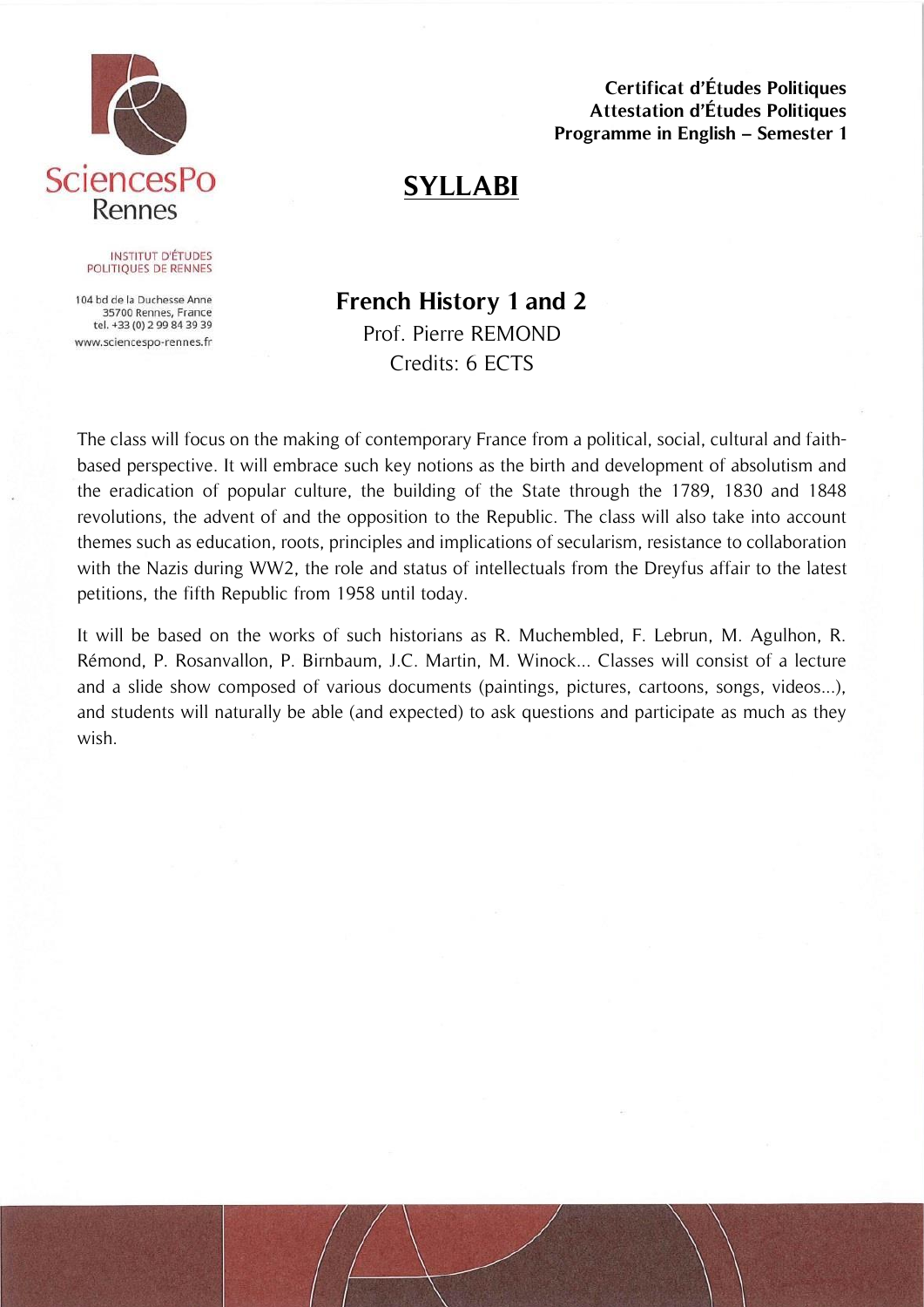### **Racism and discrimination in the United States**

Prof. Lucille Hagège contact : lucille.hagege@sciencespo-rennes.fr Credits : 3 ECTS

**Synopsis:** It is impossible to discuss the history and culture of the United States without careful examination of the fraught and fluctuating social construct we call *race*. As the murder of George Floyd by a police officer in Minneapolis in 2020 sparked new waves of protests across and beyond America, the country has had to rethink the very way American history has been taught. This course aims to take a fresh look at the history of the United States from the viewpoint of the ethnic minorities who have shaped it, to explore the ways racist ideology emerged, and to provide context for the issues of racial discrimination that still exist today. After delving into the institutional legacies left by colonization and the transatlantic slave trade, we will explore the legal and social mechanisms that later institutionalized racial categories in the  $19<sup>th</sup>$  century and beyond. Throughout the semester, we will also grapple with cultural representations in film, literature and the visual arts which have participated in, or helped shed light on, our understanding of racism since the  $16<sup>th</sup>$ -century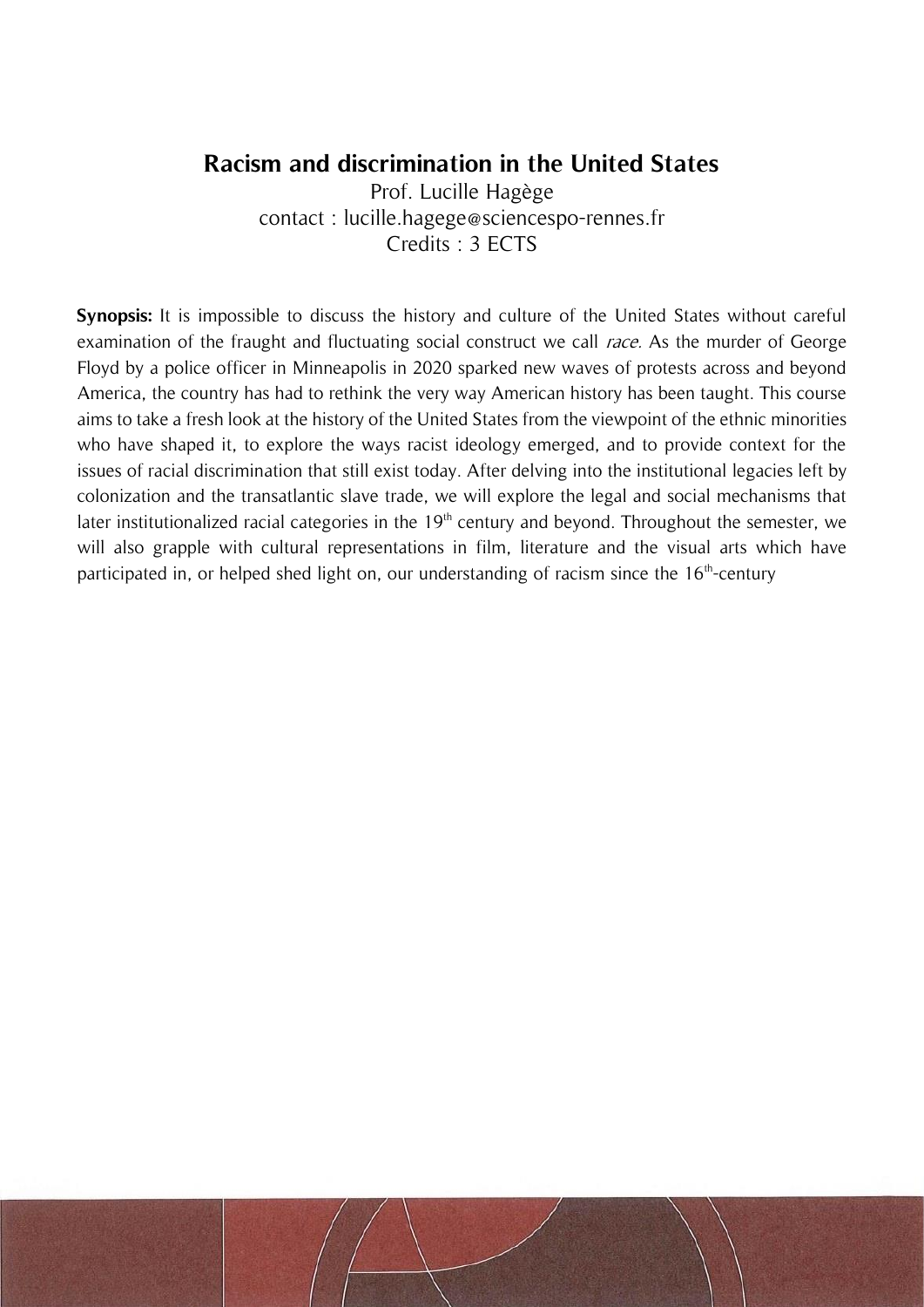

#### **INSTITUT D'ÉTUDES** POLITIQUES DE RENNES

104 bd de la Duchesse Anne 35700 Rennes, France tel. +33 (0) 2 99 84 39 39 www.sciencespo-rennes.fr

## **Modern Political Radicalism**

Prof. Catalin AVRAMESCU Credits : 6 ECTS

#### **Course description:**

**"**Radicalism" is a notoriously fuzzy concept. There are radical thinkers, radical arguments, radical writings, radical parties, and radical regimes. This course will attempt to provide a working definition of radicalism, while at the same time to document the development and variety of modern radical movements. We will explore the formation of some of the most influential radical ideologies and we will also pay attention to the institutional context.

### **Academic Objectives:**

- 1. A broad knowledge of the history of radical political ideologies
- 2. An introduction to select theories of revolution
- 3. An understanding of the range of radical regimes and policies

### **Learning outcomes:**

- A. Skills in critical analysis of primary and secondary texts
- B. Awareness of the cultural and historical context
- C. Ability to present key ideas

Each class deals with a different theme. The students receive a list of suggested readings related to the each class.